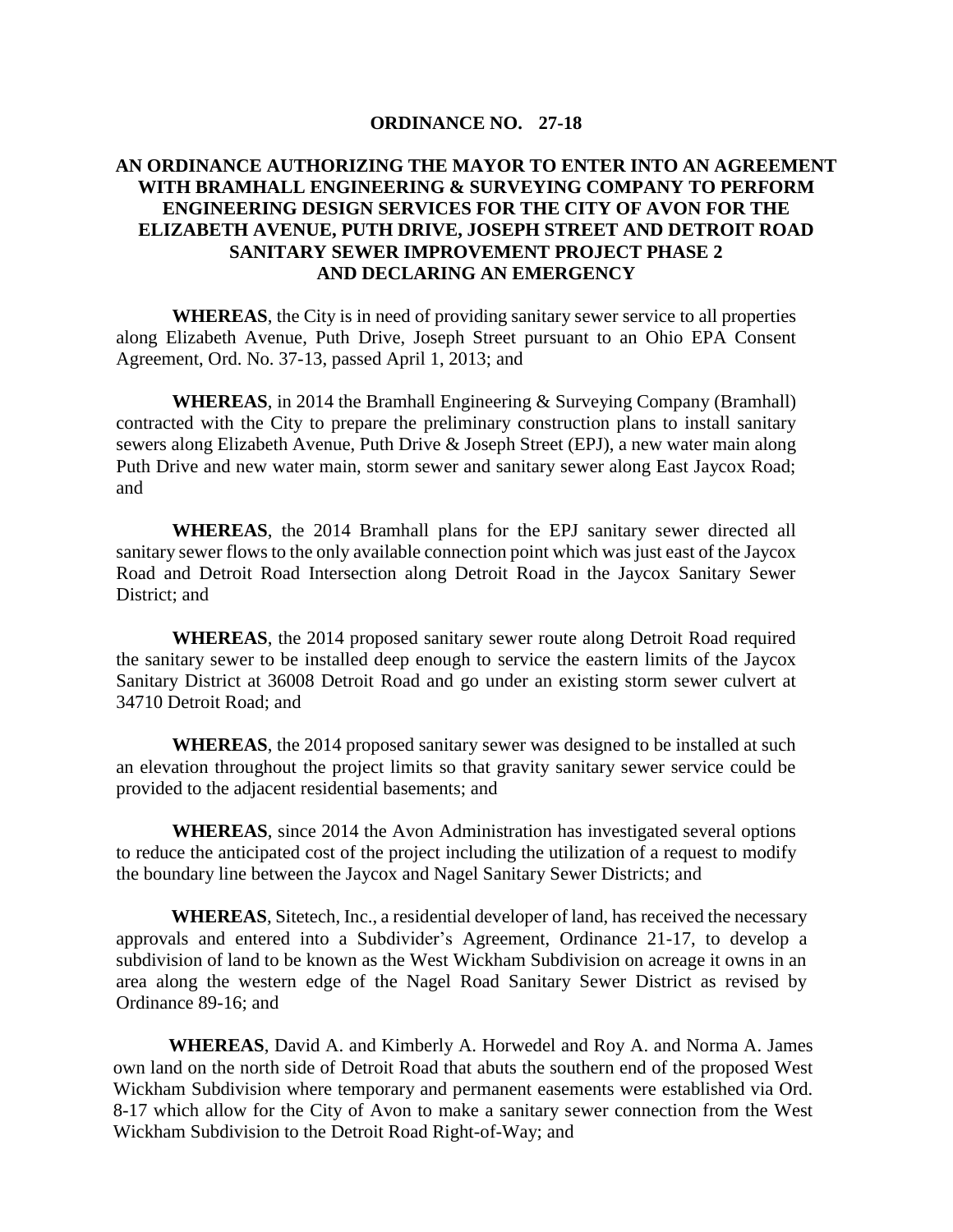Ordinance No. 27-18 (Con't.)

**WHEREAS**, the connection from the West Wickham Subdivision to the Detroit Road Right-of-Way is known as the Elizabeth Avenue, Puth Drive, Joseph Street & Detroit Road Sanitary Sewer Project, Phase 1; and

**WHEREAS**, the installation of the West Wickham Subdivision has provided new cost-efficient opportunities to split sanitary sewer flow from the EPJ area between the Jaycox and Nagel Sanitary Districts via an additional easterly route along Detroit Road as opposed to all such flows being directed westerly along Detroit Road to the Jaycox Sanitary District; and

**WHEREAS**, the Administration has also determined that in order to reduce project costs the proposed sanitary sewer will be installed at an elevation to serve the current septic line conduit elevation at the point at which it exits in each structure, not at an elevation that serves all adjacent basements; and

**WHEREAS**, the inclusion of improvements to East Jaycox Road increase project costs in a manner disproportionate to the increase of assessed property owners; and

**WHEREAS**, the Service Director and the Utility Superintendent are of the opinion that it would be prudent to replace the existing asbestos cement lined water lines on Elizabeth and Joseph during the proposed project not just those on Puth in order to minimize future inconvenience to the residents; and

**WHEREAS**, the City Engineer developed a revised project scope and secured a proposal for engineering and surveying services from Bramhall that seeks to incorporate all of the revisions noted herein into a new set of construction plans and specifications so that the City of Avon may proceed with securing needed approvals, establishment of cost assessments, public involvement and the completion of improvements; and

**WHEREAS**, Council as a whole, having reviewed said proposal submitted by Bramhall Engineering & Surveying Company finds its staff to be well-suited to perform the engineering and design services required for the completion of this project and that retaining their services will be in the best interests of the health, safety and welfare of the citizens of Avon.

## **NOW, THEREFORE, BE IT ORDAINED BY THE COUNCIL OF THE CITY OF AVON, LORAIN COUNTY, OHIO:**

Section 1 - That upon the recommendation of the Administration, Avon City Council hereby authorizes the hiring of Bramhall Engineering & Surveying Company to perform the necessary engineering and design services for the formulation of revised construction plans and specifications associated with the Elizabeth Avenue, Puth Drive & Joseph Street Sanitary Sewer Improvement Project Phase 2, pursuant to the proposal submitted by said firm in substantially the same form as that which is set forth in Exhibit A and incorporated herein by reference, the final contract to be approved by the Law Director.

Section 2 - Payment in the amount of One Hundred Fifteen Thousand, Seven Hundred (\$115,700.00) Dollars shall be made from the Elizabeth, Puth & Joseph Sanitary Sewer Improvement Project Phase 2 Fund No. 436. Council authorizes the Finance Director to transfer